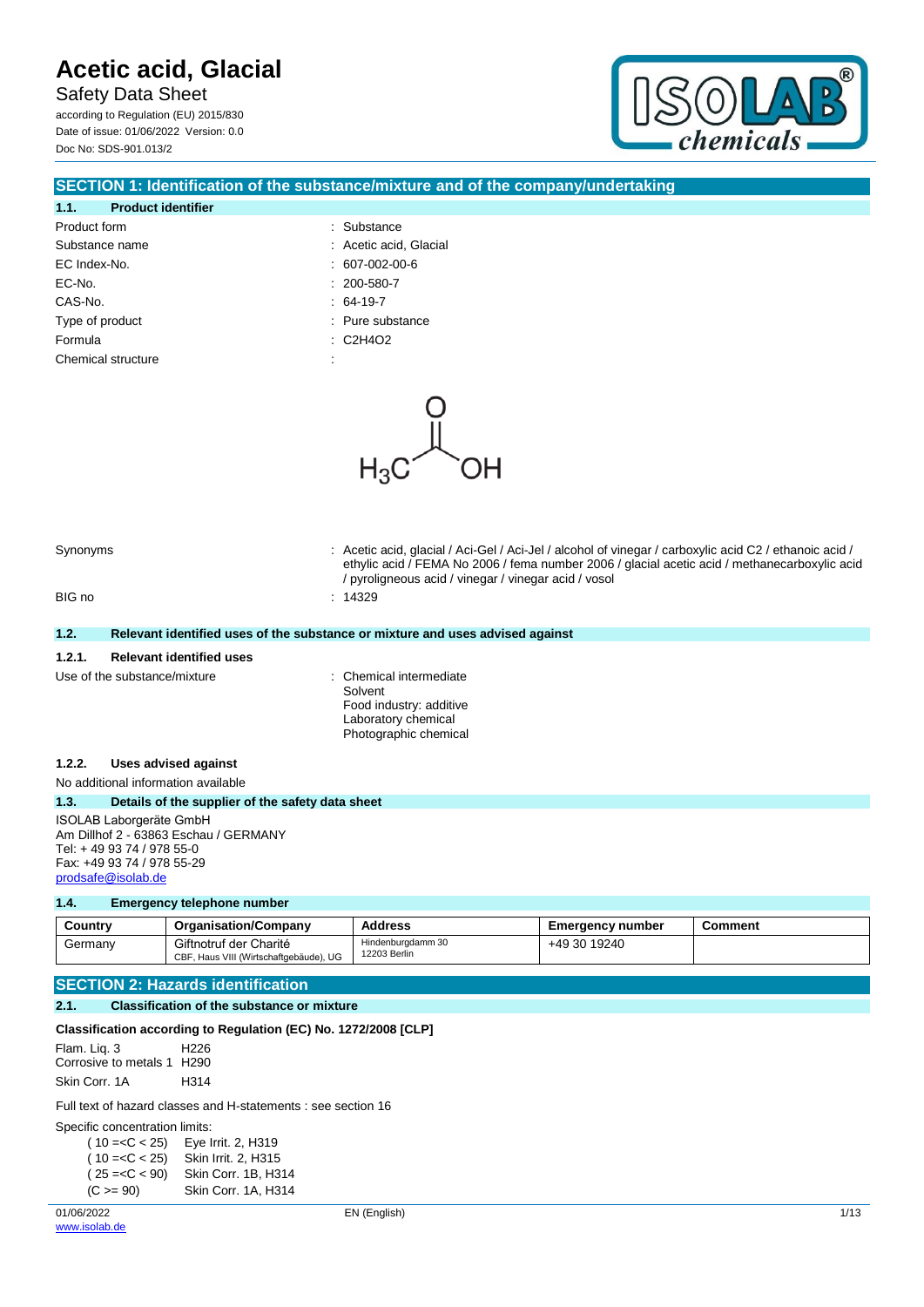Safety Data Sheet

according to Regulation (EU) 2015/830 Date of issue: 01/06/2022 Version: 0.0 Doc No: SDS-901.013/2



**Adverse physicochemical, human health and environmental effects**

| 2.2. | <b>Label elements</b>                                      |                                                                                                                                                                                                                                                                                                                                                                                                                                                                                                    |  |  |  |  |
|------|------------------------------------------------------------|----------------------------------------------------------------------------------------------------------------------------------------------------------------------------------------------------------------------------------------------------------------------------------------------------------------------------------------------------------------------------------------------------------------------------------------------------------------------------------------------------|--|--|--|--|
|      | Labelling according to Regulation (EC) No. 1272/2008 [CLP] |                                                                                                                                                                                                                                                                                                                                                                                                                                                                                                    |  |  |  |  |
|      | Hazard pictograms (CLP)                                    |                                                                                                                                                                                                                                                                                                                                                                                                                                                                                                    |  |  |  |  |
|      | Signal word (CLP)                                          | GHS02<br>GHS05<br>Danger                                                                                                                                                                                                                                                                                                                                                                                                                                                                           |  |  |  |  |
|      |                                                            |                                                                                                                                                                                                                                                                                                                                                                                                                                                                                                    |  |  |  |  |
|      | Hazard statements (CLP)                                    | : H226 - Flammable liquid and vapour<br>H290 - May be corrosive to metals<br>H314 - Causes severe skin burns and eye damage                                                                                                                                                                                                                                                                                                                                                                        |  |  |  |  |
|      | Precautionary statements (CLP)                             | : P210 - Keep away from heat/sparks/open flames/hot surfaces. - No smoking<br>P280 - Wear protective gloves/ protective clothing/ eye protection/ face protection.<br>P301+P330+P331 - IF SWALLOWED: Rinse mouth. Do NOT induce vomiting.<br>P305+P351+P338 - IF IN EYES: Rinse cautiously with water for several minutes. Remove<br>contact lenses, if present and easy to do. Continue rinsing.<br>P308+P310- IF exposed or concerned: immediately call a POISON CENTER or doctor/<br>physician. |  |  |  |  |

### **2.3. Other hazards**

### No additional information available

| <b>SECTION 3: Composition/information on ingredients</b> |                                                                        |     |  |  |
|----------------------------------------------------------|------------------------------------------------------------------------|-----|--|--|
| 3.1.<br><b>Substances</b>                                |                                                                        |     |  |  |
| Name                                                     | <b>Product identifier</b>                                              | %   |  |  |
| Acetic acid, Glacial                                     | (CAS-No.) 64-19-7<br>(EC-No.) 200-580-7<br>(EC Index-No.) 607-002-00-6 | 100 |  |  |

Full text of H-statements: see section 16

### **3.2. Mixtures**

Not applicable

|      | <b>SECTION 4: First aid measures</b>     |                                                                                                                                                                                                                                                                                                                                                                                                                                                                                                                                                                              |
|------|------------------------------------------|------------------------------------------------------------------------------------------------------------------------------------------------------------------------------------------------------------------------------------------------------------------------------------------------------------------------------------------------------------------------------------------------------------------------------------------------------------------------------------------------------------------------------------------------------------------------------|
| 4.1. | <b>Description of first aid measures</b> |                                                                                                                                                                                                                                                                                                                                                                                                                                                                                                                                                                              |
|      | First-aid measures general               | : Check the vital functions. Unconscious: maintain adequate airway and respiration. Respiratory<br>arrest: artificial respiration or oxygen. Cardiac arrest: perform resuscitation. Victim conscious<br>with laboured breathing: half-seated. Victim in shock: on his back with legs slightly raised.<br>Vomiting: prevent asphyxia/aspiration pneumonia. Prevent cooling by covering the victim (no<br>warming up). Keep watching the victim. Give psychological aid. Keep the victim calm, avoid<br>physical strain. Depending on the victim's condition: doctor/hospital. |
|      | First-aid measures after inhalation      | : Remove the victim into fresh air. Immediately consult a doctor/medical service. Doctor:<br>administration of corticoid spray.                                                                                                                                                                                                                                                                                                                                                                                                                                              |
|      | First-aid measures after skin contact    | : Wash immediately with lots of water (15 minutes)/shower. Do not apply (chemical) neutralizing<br>agents. Remove clothing while washing. Do not remove clothing if it sticks to the skin. Cover<br>wounds with sterile bandage. Consult a doctor/medical service. If burned surface > 10%: take<br>victim to hospital.                                                                                                                                                                                                                                                      |
|      | First-aid measures after eye contact     | : Rinse immediately with plenty of water for 15 minutes. Do not apply neutralizing agents. Take<br>victim to an ophthalmologist.                                                                                                                                                                                                                                                                                                                                                                                                                                             |
|      | First-aid measures after ingestion       | : Rinse mouth with water. Immediately after ingestion: give lots of water to drink. Give milk to<br>drink. Do not induce vomiting. Do not give activated charcoal. Immediately consult a<br>doctor/medical service. Call Poison Information Centre (www.big.be/antigif.htm). Take the<br>container/vomit to the doctor/hospital. Ingestion of large quantities: immediately to hospital. Do<br>not give chemical antidote. Doctor: gastric lavage is not recommended.                                                                                                        |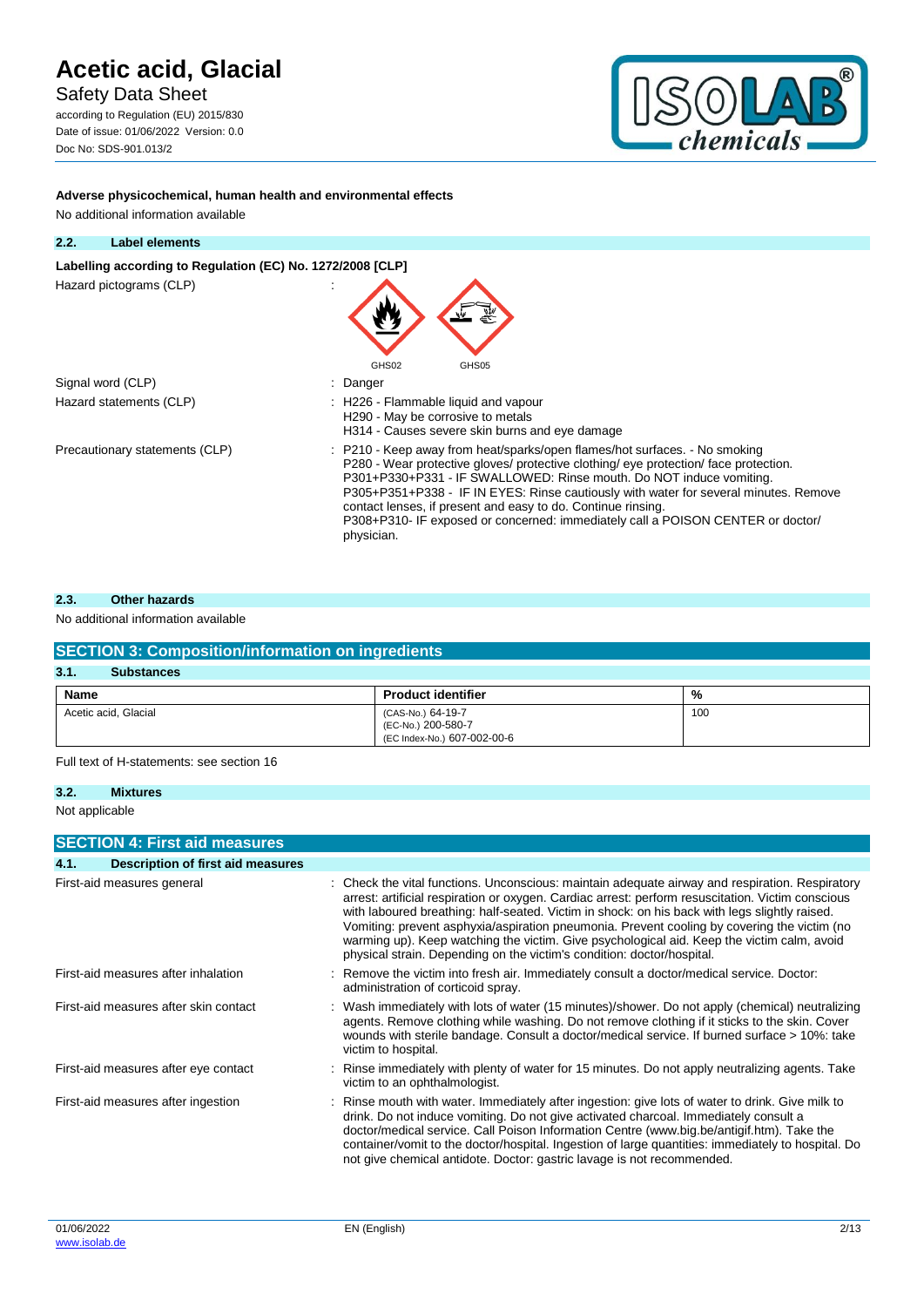Safety Data Sheet

according to Regulation (EU) 2015/830 Date of issue: 01/06/2022 Version: 0.0 Doc No: SDS-901.013/2



| 4.2.                    | Most important symptoms and effects, both acute and delayed         |                                                                                                                                                                                                                                                                                                                                                                                                                                                                                                            |  |  |
|-------------------------|---------------------------------------------------------------------|------------------------------------------------------------------------------------------------------------------------------------------------------------------------------------------------------------------------------------------------------------------------------------------------------------------------------------------------------------------------------------------------------------------------------------------------------------------------------------------------------------|--|--|
|                         | Symptoms/effects after inhalation                                   | : Irritation of the respiratory tract. Irritation of the nasal mucous membranes. Coughing.<br>EXPOSURE TO HIGH CONCENTRATIONS: Corrosion of the upper respiratory tract.<br>FOLLOWING SYMPTOMS MAY APPEAR LATER: Respiratory difficulties. Possible<br>inflammation of the respiratory tract. Risk of pneumonia. Risk of lung oedema.                                                                                                                                                                      |  |  |
|                         | Symptoms/effects after skin contact                                 | : Caustic burns/corrosion of the skin.                                                                                                                                                                                                                                                                                                                                                                                                                                                                     |  |  |
|                         | Symptoms/effects after eye contact                                  | Corrosion of the eye tissue. Permanent eye damage.                                                                                                                                                                                                                                                                                                                                                                                                                                                         |  |  |
|                         | Symptoms/effects after ingestion                                    | Risk of aspiration pneumonia. Burns to the gastric/intestinal mucosa. Possible esophageal<br>perforation. Blood in vomit. Diarrhoea. Shock. Change in the haemogramme/blood<br>composition. Change in urine composition. Decreased renal function.                                                                                                                                                                                                                                                         |  |  |
|                         | Chronic symptoms                                                    | ON CONTINUOUS/REPEATED EXPOSURE/CONTACT: Red skin. May stain the skin. Slight<br>irritation. Inflammation/damage of the eye tissue. Dry/sore throat. Possible inflammation of the<br>respiratory tract. Affection/discolouration of the teeth. Gastrointestinal complaints.                                                                                                                                                                                                                                |  |  |
| 4.3.                    |                                                                     | Indication of any immediate medical attention and special treatment needed                                                                                                                                                                                                                                                                                                                                                                                                                                 |  |  |
|                         | No additional information available                                 |                                                                                                                                                                                                                                                                                                                                                                                                                                                                                                            |  |  |
|                         | <b>SECTION 5: Fire-fighting measures</b>                            |                                                                                                                                                                                                                                                                                                                                                                                                                                                                                                            |  |  |
| 5.1.                    | <b>Extinguishing media</b>                                          |                                                                                                                                                                                                                                                                                                                                                                                                                                                                                                            |  |  |
|                         | Suitable extinguishing media                                        | : Water spray. Polyvalent foam. Alcohol-resistant foam. BC powder. Carbon dioxide.                                                                                                                                                                                                                                                                                                                                                                                                                         |  |  |
|                         | Unsuitable extinguishing media                                      | : No unsuitable extinguishing media known.                                                                                                                                                                                                                                                                                                                                                                                                                                                                 |  |  |
| 5.2.                    | Special hazards arising from the substance or mixture               |                                                                                                                                                                                                                                                                                                                                                                                                                                                                                                            |  |  |
| Fire hazard             |                                                                     | DIRECT FIRE HAZARD. Flammable. Gas/vapour flammable with air within explosion limits.<br>INDIRECT FIRE HAZARD. May be ignited by sparks. Reactions involving a fire hazard: see<br>"Reactivity Hazard".                                                                                                                                                                                                                                                                                                    |  |  |
| <b>Explosion hazard</b> |                                                                     | DIRECT EXPLOSION HAZARD. Gas/vapour explosive with air within explosion limits.<br>INDIRECT EXPLOSION HAZARD. may be ignited by sparks. Reactions with explosion<br>hazards: see "Reactivity Hazard".                                                                                                                                                                                                                                                                                                      |  |  |
| 5.3.                    | <b>Advice for firefighters</b>                                      |                                                                                                                                                                                                                                                                                                                                                                                                                                                                                                            |  |  |
|                         | Firefighting instructions                                           | : Cool tanks/drums with water spray/remove them into safety. Do not move the load if exposed to<br>heat. Dilute toxic gases with water spray. Take account of toxic fire-fighting water. Use water<br>moderately and if possible collect or contain it.                                                                                                                                                                                                                                                    |  |  |
|                         | <b>SECTION 6: Accidental release measures</b>                       |                                                                                                                                                                                                                                                                                                                                                                                                                                                                                                            |  |  |
| 6.1.                    | Personal precautions, protective equipment and emergency procedures |                                                                                                                                                                                                                                                                                                                                                                                                                                                                                                            |  |  |
| 6.1.1.                  | For non-emergency personnel                                         |                                                                                                                                                                                                                                                                                                                                                                                                                                                                                                            |  |  |
|                         | Protective equipment                                                | : Gas-tight suit. Corrosion-proof suit. See "Material-Handling" to select protective clothing.                                                                                                                                                                                                                                                                                                                                                                                                             |  |  |
|                         | <b>Emergency procedures</b>                                         | Keep upwind. Mark the danger area. Consider evacuation. Seal off low-lying areas. Close<br>doors and windows of adjacent premises. Stop engines and no smoking. No naked flames or<br>sparks. Spark- and explosionproof appliances and lighting equipment. Keep containers closed.<br>Wash contaminated clothes.                                                                                                                                                                                           |  |  |
| 6.1.2.                  | For emergency responders<br>No additional information available     |                                                                                                                                                                                                                                                                                                                                                                                                                                                                                                            |  |  |
| 6.2.                    | <b>Environmental precautions</b>                                    |                                                                                                                                                                                                                                                                                                                                                                                                                                                                                                            |  |  |
|                         | Prevent soil and water pollution. Prevent spreading in sewers.      |                                                                                                                                                                                                                                                                                                                                                                                                                                                                                                            |  |  |
| 6.3.                    | Methods and material for containment and cleaning up                |                                                                                                                                                                                                                                                                                                                                                                                                                                                                                                            |  |  |
|                         | For containment                                                     | : Contain released substance, pump into suitable containers. Consult "Material-handling" to<br>select material of containers. Plug the leak, cut off the supply. Dam up the liquid spill. Try to<br>reduce evaporation. Measure the concentration of the explosive gas-air mixture. Dilute<br>combustible/toxic gases/vapours with water spray. Take account of toxic/corrosive precipitation<br>water. Provide equipment/receptacles with earthing. Do not use compressed air for pumping<br>over spills. |  |  |
| Methods for cleaning up |                                                                     | Take up liquid spill into inert absorbent material, e.g.: sand, earth, vermiculite or kieselguhr,<br>powdered limestone. Scoop absorbed substance into closing containers. See "Material-<br>handling" for suitable container materials. Carefully collect the spill/leftovers. Damaged/cooled<br>tanks must be emptied. Do not use compressed air for pumping over spills. Clean                                                                                                                          |  |  |

contaminated surfaces with an excess of water. Take collected spill to manufacturer/competent

authority. Wash clothing and equipment after handling.

#### No additional information available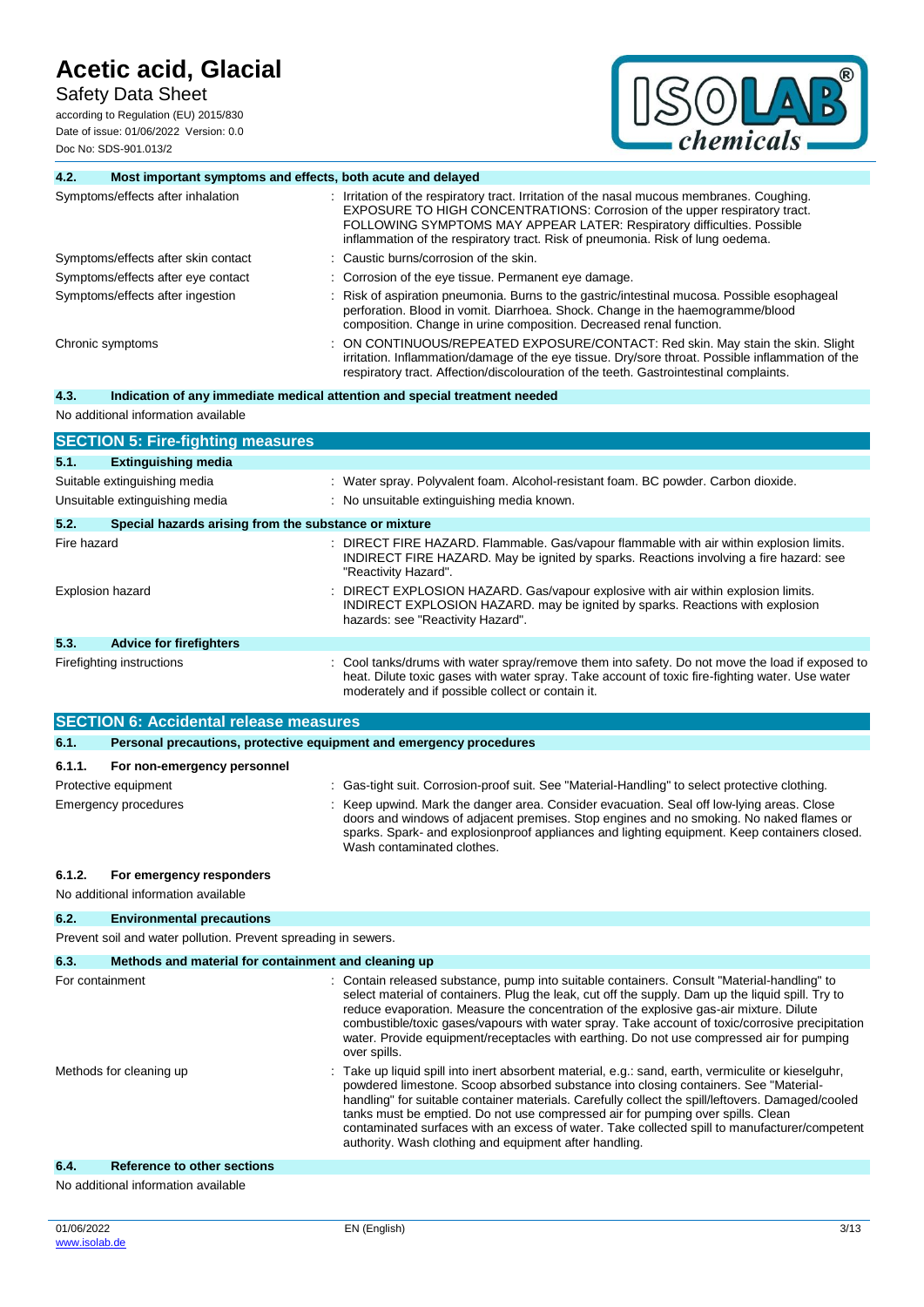### Safety Data Sheet

according to Regulation (EU) 2015/830 Date of issue: 01/06/2022 Version: 0.0 Doc No: SDS-901.013/2



**SECTION 7: Handling and storage**

| 7.1.                         | <b>Precautions for safe handling</b>                         |                                                                                                                                                                                                                                                                                                                                                                                                                                                                                                                                                                                                                                                                                                                                                                                              |
|------------------------------|--------------------------------------------------------------|----------------------------------------------------------------------------------------------------------------------------------------------------------------------------------------------------------------------------------------------------------------------------------------------------------------------------------------------------------------------------------------------------------------------------------------------------------------------------------------------------------------------------------------------------------------------------------------------------------------------------------------------------------------------------------------------------------------------------------------------------------------------------------------------|
|                              | Precautions for safe handling                                | Comply with the legal requirements. Remove contaminated clothing immediately. Clean<br>contaminated clothing. Keep the substance free from contamination. Use corrosionproof<br>equipment. Handle uncleaned empty containers as full ones. Thoroughly clean/dry the<br>installation before use. Do not discharge the waste into the drain. Do not use compressed air<br>for pumping over. Use spark-/explosionproof appliances and lighting system. Take precautions<br>against electrostatic charges. Keep away from naked flames/heat. Keep away from ignition<br>sources/sparks. Observe very strict hygiene - avoid contact. Keep container tightly closed.<br>Measure the concentration in the air regularly. Work under local exhaust/ventilation. Exhaust<br>gas must be neutralised. |
| 7.2.                         | Conditions for safe storage, including any incompatibilities |                                                                                                                                                                                                                                                                                                                                                                                                                                                                                                                                                                                                                                                                                                                                                                                              |
|                              | Storage temperature                                          | : $15 °C - 25 °C$                                                                                                                                                                                                                                                                                                                                                                                                                                                                                                                                                                                                                                                                                                                                                                            |
|                              | Heat and ignition sources                                    | : KEEP SUBSTANCE AWAY FROM: heat sources. ignition sources.                                                                                                                                                                                                                                                                                                                                                                                                                                                                                                                                                                                                                                                                                                                                  |
| Information on mixed storage |                                                              | : KEEP SUBSTANCE AWAY FROM: combustible materials. oxidizing agents. (strong) bases.<br>metals, alcohols, amines, water/moisture.                                                                                                                                                                                                                                                                                                                                                                                                                                                                                                                                                                                                                                                            |
| Storage area                 |                                                              | Store in a dry area. Ventilation at floor level. Keep out of direct sunlight. Fireproof storeroom.<br>Keep locked up. Protect against frost. Provide for a tub to collect spills. Provide the tank with<br>earthing. Detached building. Store only in a limited quantity. Meet the legal requirements.                                                                                                                                                                                                                                                                                                                                                                                                                                                                                       |
|                              | Special rules on packaging                                   | SPECIAL REQUIREMENTS: closing. dry. clean. correctly labelled. meet the legal<br>requirements. Secure fragile packagings in solid containers.                                                                                                                                                                                                                                                                                                                                                                                                                                                                                                                                                                                                                                                |
| Packaging materials          |                                                              | : SUITABLE MATERIAL: aluminium. glass. MATERIAL TO AVOID: steel. iron. zinc. lead.<br>copper. bronze.                                                                                                                                                                                                                                                                                                                                                                                                                                                                                                                                                                                                                                                                                        |

### **7.3. Specific end use(s)**

### No additional information available

### **SECTION 8: Exposure controls/personal protection 8.1. Control parameters**

| Acetic acid, Glacial (64-19-7)       |                                                            |                                                                                                                                      |  |  |  |
|--------------------------------------|------------------------------------------------------------|--------------------------------------------------------------------------------------------------------------------------------------|--|--|--|
| EU                                   | Local name                                                 | Acetic acid                                                                                                                          |  |  |  |
| EU<br>IOELV TWA (mg/m <sup>3</sup> ) |                                                            | 25 mg/m <sup>3</sup> (Acetic acid; EU; Time-weighted average<br>exposure limit 8 h; Indicative occupational exposure<br>limit value) |  |  |  |
| EU                                   | IOELV TWA (ppm)                                            | 10 ppm (Acetic acid; EU; Time-weighted average<br>exposure limit 8 h; Indicative occupational exposure<br>limit value)               |  |  |  |
| EU                                   | IOELV STEL (mg/m <sup>3</sup> )                            | $50$ mg/m <sup>3</sup>                                                                                                               |  |  |  |
| EU                                   | IOELV STEL (ppm)                                           | 20 ppm                                                                                                                               |  |  |  |
| Austria                              | Local name                                                 | Essigsäure                                                                                                                           |  |  |  |
| Austria                              | $MAK$ (mg/m <sup>3</sup> )                                 | $25 \text{ mg/m}^3$                                                                                                                  |  |  |  |
| Austria                              | MAK (ppm)                                                  | 10 ppm                                                                                                                               |  |  |  |
| Austria                              | MAK Short time value (mg/m <sup>3</sup> )                  | $50 \text{ mg/m}^3$                                                                                                                  |  |  |  |
| Austria                              | MAK Short time value (ppm)                                 | 20 ppm                                                                                                                               |  |  |  |
| Belgium                              | Local name                                                 | Acide acétique # Azijnzuur                                                                                                           |  |  |  |
| Belgium                              | Limit value (mg/m <sup>3</sup> )                           | 25 mg/m <sup>3</sup> (Acide acétique; Belgium; Time-weighted<br>average exposure limit 8 h)                                          |  |  |  |
| Belgium                              | Limit value (ppm)                                          | 10 ppm (Acide acétique; Belgium; Time-weighted<br>average exposure limit 8 h)                                                        |  |  |  |
| Belgium                              | Short time value (mg/m <sup>3</sup> )                      | 38 mg/m <sup>3</sup> (Acide acétique; Belgium; Short time value)                                                                     |  |  |  |
| Belgium                              | Short time value (ppm)                                     | 15 ppm (Acide acétique; Belgium; Short time value)                                                                                   |  |  |  |
| <b>Bulgaria</b>                      | Local name                                                 | Оцетна киселина                                                                                                                      |  |  |  |
| <b>Bulgaria</b>                      | OEL TWA (mg/m <sup>3</sup> )                               | $25$ mg/m <sup>3</sup>                                                                                                               |  |  |  |
| <b>Bulgaria</b>                      | OEL STEL (mg/m <sup>3</sup> )                              | $37 \text{ mg/m}^3$                                                                                                                  |  |  |  |
| <b>Bulgaria</b>                      | <b>Notes</b>                                               | • (Химични агенти, за които са определени<br>гранични стойности във въздуха на работната<br>среда за Европейската общност)           |  |  |  |
| Croatia                              | Local name                                                 | Octena kiselina                                                                                                                      |  |  |  |
| Croatia                              | GVI (granična vrijednost izloženosti) (mg/m <sup>3</sup> ) | $25 \text{ mg/m}^3$                                                                                                                  |  |  |  |
| Croatia                              | GVI (granična vrijednost izloženosti) (ppm)                | 10 ppm                                                                                                                               |  |  |  |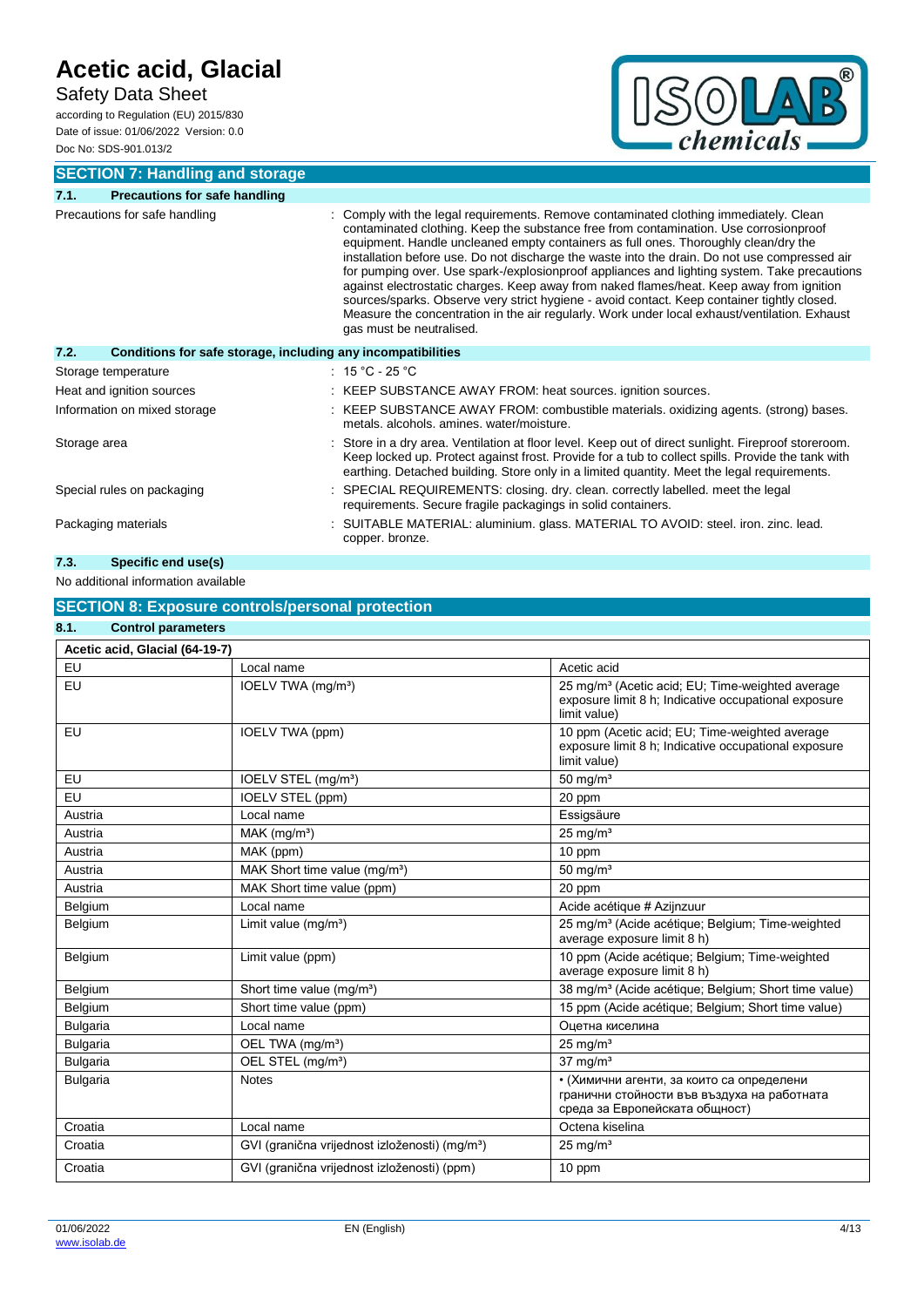Safety Data Sheet

according to Regulation (EU) 2015/830 Date of issue: 01/06/2022 Version: 0.0 Doc No: SDS-901.013/2



| Acetic acid, Glacial (64-19-7) |                                                                       |                                                                                                                                                       |  |
|--------------------------------|-----------------------------------------------------------------------|-------------------------------------------------------------------------------------------------------------------------------------------------------|--|
| Croatia                        | Naznake (HR)                                                          | EU (naznaka da se radi o tvarima za koje su utvrđene<br>indikativne granične vrijednosti izloženosti prema<br>Direktivi 91/322/ EEC); C (nagrizajuće) |  |
| Czech Republic                 | Local name                                                            | Kyselina octová                                                                                                                                       |  |
| Czech Republic                 | Expoziční limity (PEL) (mg/m <sup>3</sup> )                           | $25$ mg/m <sup>3</sup>                                                                                                                                |  |
| <b>Czech Republic</b>          | Expoziční limity (PEL) (ppm)                                          | 10 ppm                                                                                                                                                |  |
| <b>Czech Republic</b>          | Expoziční limity (NPK-P) (mg/m <sup>3</sup> )                         | $35 \text{ mg/m}^3$                                                                                                                                   |  |
| <b>Czech Republic</b>          | Expoziční limity (NPK-P) (ppm)                                        | 14.3 ppm                                                                                                                                              |  |
| Denmark                        | Local name                                                            | Eddikesyre (Ethansyre)                                                                                                                                |  |
| Denmark                        | Grænseværdie (langvarig) (mg/m <sup>3</sup> )                         | $25$ mg/m <sup>3</sup>                                                                                                                                |  |
| Denmark                        | Grænseværdie (langvarig) (ppm)                                        | 10 ppm                                                                                                                                                |  |
| Denmark                        | Anmærkninger (DK)                                                     | E (betyder, at stoffet har en EF-grænseværdi)                                                                                                         |  |
| Estonia                        | Local name                                                            | Etaanhape (äädikhape)                                                                                                                                 |  |
| Estonia                        | OEL TWA (mg/m <sup>3</sup> )                                          | $25$ mg/m <sup>3</sup>                                                                                                                                |  |
| Estonia                        | OEL TWA (ppm)                                                         | 10 ppm                                                                                                                                                |  |
| Estonia                        | OEL STEL (mg/m <sup>3</sup> )                                         | $25$ mg/m <sup>3</sup>                                                                                                                                |  |
| Estonia                        | OEL STEL (ppm)                                                        | 10 ppm                                                                                                                                                |  |
| Finland                        | Local name                                                            | Etikkahappo                                                                                                                                           |  |
| Finland                        | HTP-arvo (8h) (mg/m <sup>3</sup> )                                    | 13 mg/ $m3$                                                                                                                                           |  |
|                                |                                                                       |                                                                                                                                                       |  |
| Finland                        | HTP-arvo (8h) (ppm)                                                   | 5 ppm                                                                                                                                                 |  |
| Finland                        | HTP-arvo (15 min)                                                     | $25$ mg/m <sup>3</sup>                                                                                                                                |  |
| Finland                        | HTP-arvo (15 min) (ppm)                                               | 10 ppm                                                                                                                                                |  |
| France                         | Local name                                                            | Acide acétique                                                                                                                                        |  |
| France                         | $VLE$ (mg/m <sup>3</sup> )                                            | 25 mg/m <sup>3</sup> (Acide acétique; France; Short time value;<br>VL: Valeur non réglementaire indicative)                                           |  |
| France                         | VLE (ppm)                                                             | 10 ppm (Acide acétique; France; Short time value; VL:<br>Valeur non réglementaire indicative)                                                         |  |
| France                         | Note (FR)                                                             | Valeurs recommandées/admises                                                                                                                          |  |
| Germany                        | Local name                                                            | Essigsäure                                                                                                                                            |  |
| Germany                        | TRGS 900 Occupational exposure limit value (mg/m <sup>3</sup> )       | $25$ mg/m <sup>3</sup>                                                                                                                                |  |
| Germany<br>Germany             | TRGS 900 Occupational exposure limit value (ppm)<br>Remark (TRGS 900) | 10 ppm<br>DFG,EU,Y                                                                                                                                    |  |
| Gibraltar                      | Eight hours mg/m3                                                     | $25$ mg/m <sup>3</sup>                                                                                                                                |  |
| Gibraltar                      | Eight hours ppm                                                       | 10 ppm                                                                                                                                                |  |
| Gibraltar                      | Name of agent                                                         | Acetic acid                                                                                                                                           |  |
| Greece                         | OEL TWA (mg/m <sup>3</sup> )                                          | $25$ mg/m <sup>3</sup>                                                                                                                                |  |
| Greece                         | OEL TWA (ppm)                                                         | 10 ppm                                                                                                                                                |  |
| Greece                         | OEL STEL (mg/m <sup>3</sup> )                                         | $37$ mg/m <sup>3</sup>                                                                                                                                |  |
| Greece<br>Hungary              | OEL STEL (ppm)<br>Local name                                          | 15 ppm<br><b>ECETSAV</b>                                                                                                                              |  |
| Hungary                        | AK-érték                                                              | $25$ mg/m <sup>3</sup>                                                                                                                                |  |
|                                | CK-érték                                                              | $25$ mg/m <sup>3</sup>                                                                                                                                |  |
| Hungary                        |                                                                       |                                                                                                                                                       |  |
| Hungary                        | Megjegyzések (HU)                                                     | m; I.                                                                                                                                                 |  |
| Ireland                        | Local name                                                            | Acetic acid                                                                                                                                           |  |
| Ireland                        | OEL (8 hours ref) (mg/m <sup>3</sup> )                                | $25$ mg/m <sup>3</sup>                                                                                                                                |  |
| Ireland                        | OEL (8 hours ref) (ppm)                                               | 10 ppm                                                                                                                                                |  |
| Ireland                        | OEL (15 min ref) (mg/m3)                                              | $37$ mg/m <sup>3</sup>                                                                                                                                |  |
| Ireland                        | OEL (15 min ref) (ppm)                                                | 15 ppm                                                                                                                                                |  |
| Ireland                        | Notes (IE)                                                            | <b>IOELV</b>                                                                                                                                          |  |
| Latvia                         | Local name                                                            | Etikskābe, etānskābe                                                                                                                                  |  |
| 01/06/2022                     | EN (English)                                                          | 5/13                                                                                                                                                  |  |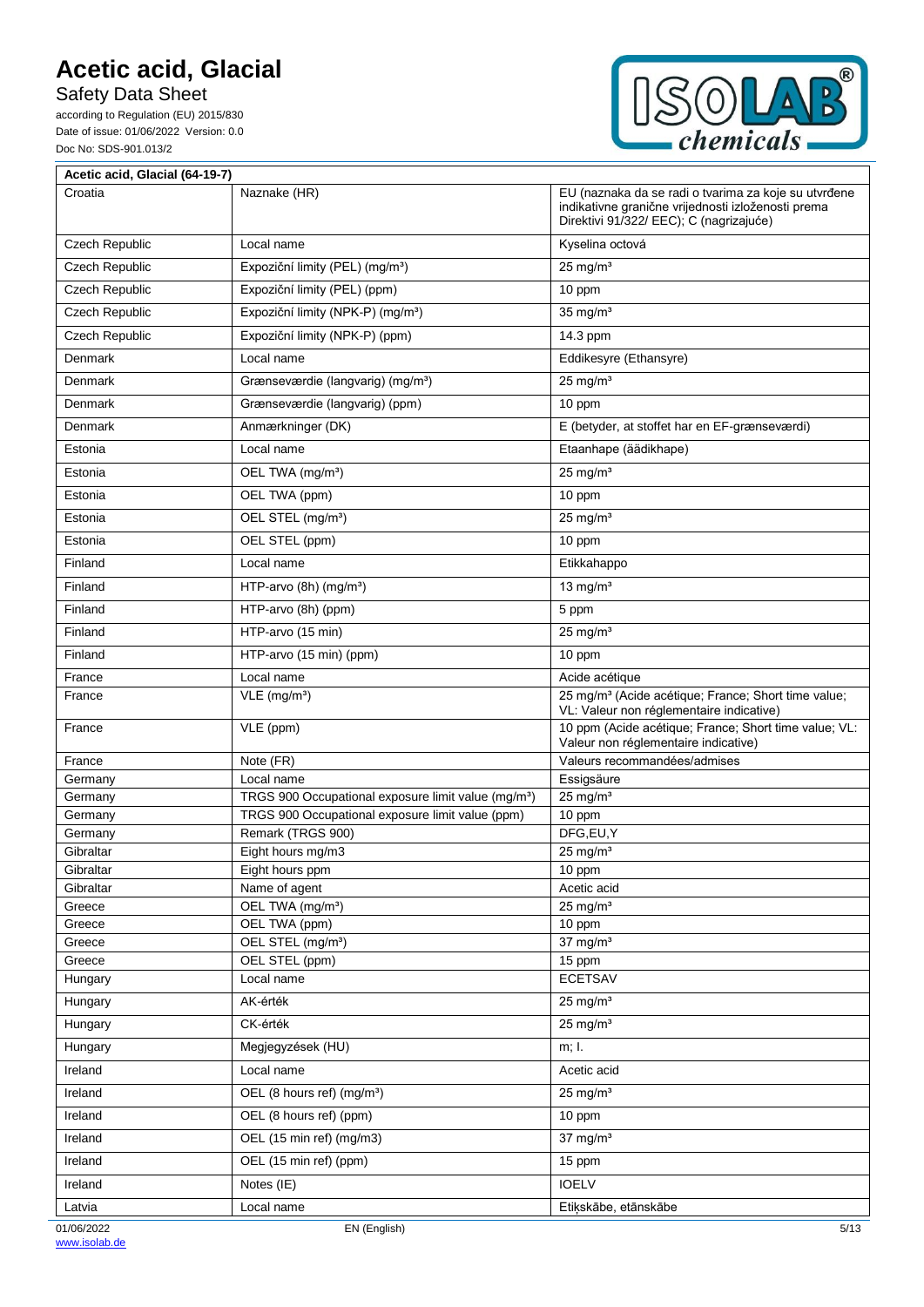Safety Data Sheet

Ē

according to Regulation (EU) 2015/830 Date of issue: 01/06/2022 Version: 0.0 Doc No: SDS-901.013/2



 $\overline{\mathbf{1}}$ 

| Acetic acid, Glacial (64-19-7) |                                           |                                                                                                                                                                                                                                                                                                                                                                                                                                                                                                                                    |
|--------------------------------|-------------------------------------------|------------------------------------------------------------------------------------------------------------------------------------------------------------------------------------------------------------------------------------------------------------------------------------------------------------------------------------------------------------------------------------------------------------------------------------------------------------------------------------------------------------------------------------|
| Latvia                         | OEL TWA (mg/m <sup>3</sup> )              | $25 \text{ mg/m}^3$                                                                                                                                                                                                                                                                                                                                                                                                                                                                                                                |
| Latvia                         | OEL TWA (ppm)                             | 10 ppm                                                                                                                                                                                                                                                                                                                                                                                                                                                                                                                             |
| Lithuania                      | Local name                                | Acto rūgštis                                                                                                                                                                                                                                                                                                                                                                                                                                                                                                                       |
| Lithuania                      | IPRV (mg/m <sup>3</sup> )                 | $25$ mg/m <sup>3</sup>                                                                                                                                                                                                                                                                                                                                                                                                                                                                                                             |
| Lithuania                      | IPRV (ppm)                                | 10 ppm                                                                                                                                                                                                                                                                                                                                                                                                                                                                                                                             |
| Luxembourg                     | Local name                                | Acide acétique                                                                                                                                                                                                                                                                                                                                                                                                                                                                                                                     |
| Luxembourg                     | OEL TWA (mg/m <sup>3</sup> )              | $25$ mg/m <sup>3</sup>                                                                                                                                                                                                                                                                                                                                                                                                                                                                                                             |
| Luxembourg                     | OEL TWA (ppm)                             | 10 ppm                                                                                                                                                                                                                                                                                                                                                                                                                                                                                                                             |
| Malta                          | Local name                                | Acetic acid                                                                                                                                                                                                                                                                                                                                                                                                                                                                                                                        |
| Malta                          | OEL TWA (mg/m <sup>3</sup> )              | $25 \text{ ma/m}^3$                                                                                                                                                                                                                                                                                                                                                                                                                                                                                                                |
| Malta                          | OEL TWA (ppm)                             | 10 ppm                                                                                                                                                                                                                                                                                                                                                                                                                                                                                                                             |
| Netherlands                    | Local name                                | Azijnzuur                                                                                                                                                                                                                                                                                                                                                                                                                                                                                                                          |
| Netherlands                    | Grenswaarde TGG 8H (mg/m <sup>3</sup> )   | 25 mg/m <sup>3</sup> (Azijnzuur; Netherlands; Time-weighted<br>average exposure limit 8 h; Public occupational<br>exposure limit value)                                                                                                                                                                                                                                                                                                                                                                                            |
| Poland                         | Local name                                | Kwas octowy                                                                                                                                                                                                                                                                                                                                                                                                                                                                                                                        |
| Poland                         | NDS (mg/m <sup>3</sup> )                  | 15 mg/ $m3$                                                                                                                                                                                                                                                                                                                                                                                                                                                                                                                        |
| Poland                         | NDSCh (mg/m <sup>3</sup> )                | $30$ mg/m <sup>3</sup>                                                                                                                                                                                                                                                                                                                                                                                                                                                                                                             |
| Portugal                       | Local name                                | Ácido acético                                                                                                                                                                                                                                                                                                                                                                                                                                                                                                                      |
| Portugal                       | OEL TWA (ppm)                             | 10 ppm                                                                                                                                                                                                                                                                                                                                                                                                                                                                                                                             |
| Portugal                       | OEL STEL (ppm)                            | 15 ppm                                                                                                                                                                                                                                                                                                                                                                                                                                                                                                                             |
| Romania                        | Local name                                | Acid acetic                                                                                                                                                                                                                                                                                                                                                                                                                                                                                                                        |
| Romania                        | OEL TWA (mg/m <sup>3</sup> )              | $25$ mg/m <sup>3</sup>                                                                                                                                                                                                                                                                                                                                                                                                                                                                                                             |
| Romania                        | OEL TWA (ppm)                             | 10 ppm                                                                                                                                                                                                                                                                                                                                                                                                                                                                                                                             |
| Slovakia                       | Local name                                | Kyselina octová (kyselina etánová)                                                                                                                                                                                                                                                                                                                                                                                                                                                                                                 |
| Slovakia                       | NPHV (priemerná) (mg/m <sup>3</sup> )     | $25$ mg/m <sup>3</sup>                                                                                                                                                                                                                                                                                                                                                                                                                                                                                                             |
| Slovakia                       | NPHV (priemerná) (ppm)                    | 10 ppm                                                                                                                                                                                                                                                                                                                                                                                                                                                                                                                             |
| Slovenia                       | Local name                                | ocetna kislina                                                                                                                                                                                                                                                                                                                                                                                                                                                                                                                     |
| Slovenia                       | OEL TWA (mg/m <sup>3</sup> )              | $25$ mg/m <sup>3</sup>                                                                                                                                                                                                                                                                                                                                                                                                                                                                                                             |
| Slovenia                       | OEL TWA (ppm)                             | 10 ppm                                                                                                                                                                                                                                                                                                                                                                                                                                                                                                                             |
| Spain                          | Local name                                | Ácido acético                                                                                                                                                                                                                                                                                                                                                                                                                                                                                                                      |
| Spain                          | VLA-ED (mg/m <sup>3</sup> )               | $25 \text{ mg/m}^3$                                                                                                                                                                                                                                                                                                                                                                                                                                                                                                                |
| Spain                          | VLA-ED (ppm)                              | 10 ppm                                                                                                                                                                                                                                                                                                                                                                                                                                                                                                                             |
| Spain                          | VLA-EC (mg/m <sup>3</sup> )               | $37$ mg/m <sup>3</sup>                                                                                                                                                                                                                                                                                                                                                                                                                                                                                                             |
| Spain                          | VLA-EC (ppm)                              | 15 ppm                                                                                                                                                                                                                                                                                                                                                                                                                                                                                                                             |
| Spain                          | <b>Notes</b>                              | VLI (Agente químico para el que la U.E. estableció en<br>su día un valor límite indicativo. Todos estos agentes<br>químicos figuran al menos en una de las directivas de<br>valores límite indicativos publicadas hasta ahora (ver<br>Anexo C. Bibliografía). Los estados miembros<br>disponen de un tiempo fijado en dichas directivas para<br>su transposición a los valores límites de cada país<br>miembro. Una vez adoptados, estos valores tienen la<br>misma validez que el resto de los valores adoptados<br>por el país). |
| Sweden                         | Local name                                | Ättiksyra                                                                                                                                                                                                                                                                                                                                                                                                                                                                                                                          |
| Sweden                         | nivågränsvärde (NVG) (mg/m <sup>3</sup> ) | 13 mg/ $m3$                                                                                                                                                                                                                                                                                                                                                                                                                                                                                                                        |
| Sweden                         | nivågränsvärde (NVG) (ppm)                | 5 ppm                                                                                                                                                                                                                                                                                                                                                                                                                                                                                                                              |
| Sweden                         | kortidsvärde (KTV) (mg/m <sup>3</sup> )   | $25$ mg/m <sup>3</sup>                                                                                                                                                                                                                                                                                                                                                                                                                                                                                                             |
| Sweden                         | kortidsvärde (KTV) (ppm)                  | 10 ppm                                                                                                                                                                                                                                                                                                                                                                                                                                                                                                                             |
| Sweden                         | Anmärkning (SE)                           | V (Vägledande korttidsgränsvärde ska användas som<br>ett rekommenderat högsta värde som inte bör<br>överskridas)                                                                                                                                                                                                                                                                                                                                                                                                                   |
| Iceland                        | Local name                                | Ediksýra (etansýra)                                                                                                                                                                                                                                                                                                                                                                                                                                                                                                                |
| 01/06/2022                     | EN (English)                              | 6/13                                                                                                                                                                                                                                                                                                                                                                                                                                                                                                                               |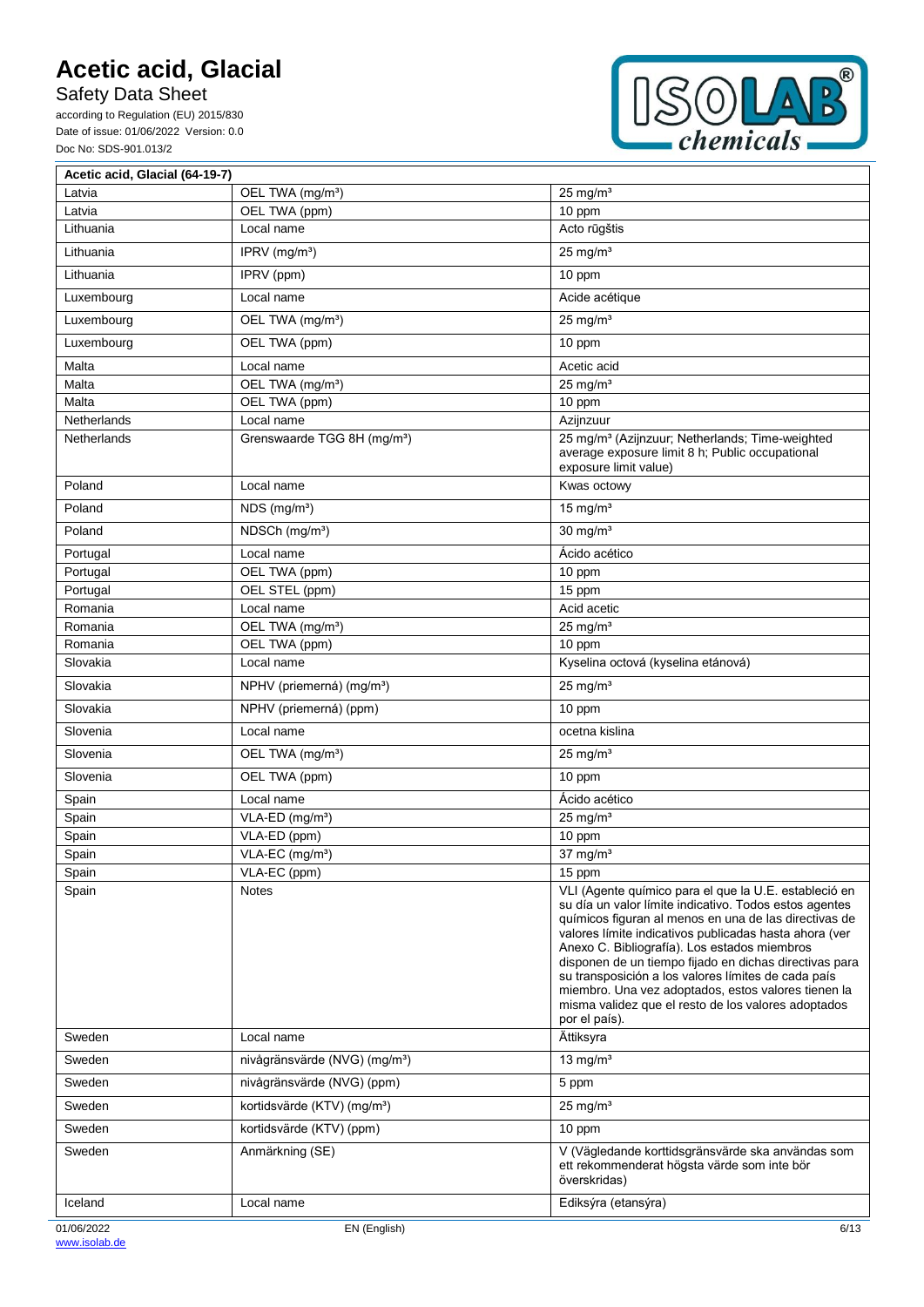Safety Data Sheet

according to Regulation (EU) 2015/830 Date of issue: 01/06/2022 Version: 0.0 Doc No: SDS-901.013/2



| Acetic acid, Glacial (64-19-7) |                                         |                                                                                                                                                                                              |
|--------------------------------|-----------------------------------------|----------------------------------------------------------------------------------------------------------------------------------------------------------------------------------------------|
| Iceland                        | OEL (8 hours ref) (mg/m <sup>3</sup> )  | $25 \text{ mg/m}^3$                                                                                                                                                                          |
| Iceland                        | OEL (8 hours ref) (ppm)                 | 10 ppm                                                                                                                                                                                       |
| Russian Federation             | Local name                              | Этановая кислота+                                                                                                                                                                            |
| <b>Russian Federation</b>      | OEL Ceiling (mg/m <sup>3</sup> )        | $5 \text{ mg/m}^3$                                                                                                                                                                           |
| <b>Russian Federation</b>      | Remark (RU)                             | 3 класс опасности - опасное; п (пары и/или газы); +<br>(соединения, при работе с которыми требуется<br>специальная защита кожи и глаз; символ<br>проставлен вслед за наименованием вещества) |
| Norway                         | Local name                              | Eddiksyre                                                                                                                                                                                    |
| Norway                         | Grenseverdier (AN) (mg/m <sup>3</sup> ) | $25$ mg/m <sup>3</sup>                                                                                                                                                                       |
| Norway                         | Grenseverdier (AN) (ppm)                | 10 ppm                                                                                                                                                                                       |
| Norway                         | Merknader (NO)                          | E (EU har en veiledende grenseverdi for stoffet)                                                                                                                                             |
| Switzerland                    | Local name                              | Essigsäure                                                                                                                                                                                   |
| Switzerland                    | VME (mg/m <sup>3</sup> )                | $25$ mg/m <sup>3</sup>                                                                                                                                                                       |
| Switzerland                    | VME (ppm)                               | 10 ppm                                                                                                                                                                                       |
| Switzerland                    | $VLE$ (mg/m <sup>3</sup> )              | 50 mg/ $m3$                                                                                                                                                                                  |
| Switzerland                    | VLE (ppm)                               | 20 ppm                                                                                                                                                                                       |
| Switzerland                    | Remark (CH)                             | SS <sub>C</sub> - Auge, OAW <sup>KT HU</sup> & Lunge <sup>KT HU</sup> - NIOSH, OSHA                                                                                                          |
| Turkey                         | Local name                              | Asetik asit                                                                                                                                                                                  |
| Turkey                         | OEL TWA (mg/m <sup>3</sup> )            | $25$ mg/m <sup>3</sup>                                                                                                                                                                       |
| Turkey                         | OEL TWA (ppm)                           | 10 ppm                                                                                                                                                                                       |
| Australia                      | Local name                              | Acetic acid                                                                                                                                                                                  |
| Australia                      | TWA (mg/m <sup>3</sup> )                | $25$ mg/m <sup>3</sup>                                                                                                                                                                       |
| Australia                      | TWA (ppm)                               | 10 ppm                                                                                                                                                                                       |
| Australia                      | STEL (mg/m <sup>3</sup> )               | $37$ mg/m <sup>3</sup>                                                                                                                                                                       |
| Australia                      | STEL (ppm)                              | 15 ppm                                                                                                                                                                                       |
| <b>USA - ACGIH</b>             | Local name                              | Acetic acid                                                                                                                                                                                  |
| <b>USA - ACGIH</b>             | ACGIH TWA (ppm)                         | 10 ppm (Acetic acid; USA; Time-weighted average<br>exposure limit 8 h; TLV - Adopted Value)                                                                                                  |
| <b>USA - ACGIH</b>             | ACGIH STEL (ppm)                        | 15 ppm (Acetic acid; USA; Short time value; TLV -<br>Adopted Value)                                                                                                                          |
| <b>USA - ACGIH</b>             | Remark (ACGIH)                          | URT & eye irr; pulm func                                                                                                                                                                     |
| USA - OSHA                     | Local name                              | Acetic acid                                                                                                                                                                                  |
| USA - OSHA                     | OSHA PEL (TWA) (mg/m <sup>3</sup> )     | $25 \text{ mg/m}^3$                                                                                                                                                                          |
| USA - OSHA                     | OSHA PEL (TWA) (ppm)                    | 10 ppm                                                                                                                                                                                       |

#### **8.2. Exposure controls**

#### **Materials for protective clothing:**

GIVE EXCELLENT RESISTANCE: butyl rubber. polyethylene/ethylenevinylalcohol. viton. GIVE GOOD RESISTANCE: neoprene. GIVE LESS RESISTANCE: natural rubber. PVC. GIVE POOR RESISTANCE: polyethylene. PVA

#### **Hand protection:**

Gloves

**Eye protection:**

Safety glasses

#### **Skin and body protection:**

Head/neck protection. Corrosion-proof clothing

#### **Respiratory protection:**

Wear gas mask with filter type A if conc. in air > exposure limit. High vapour/gas concentration: self-contained respirator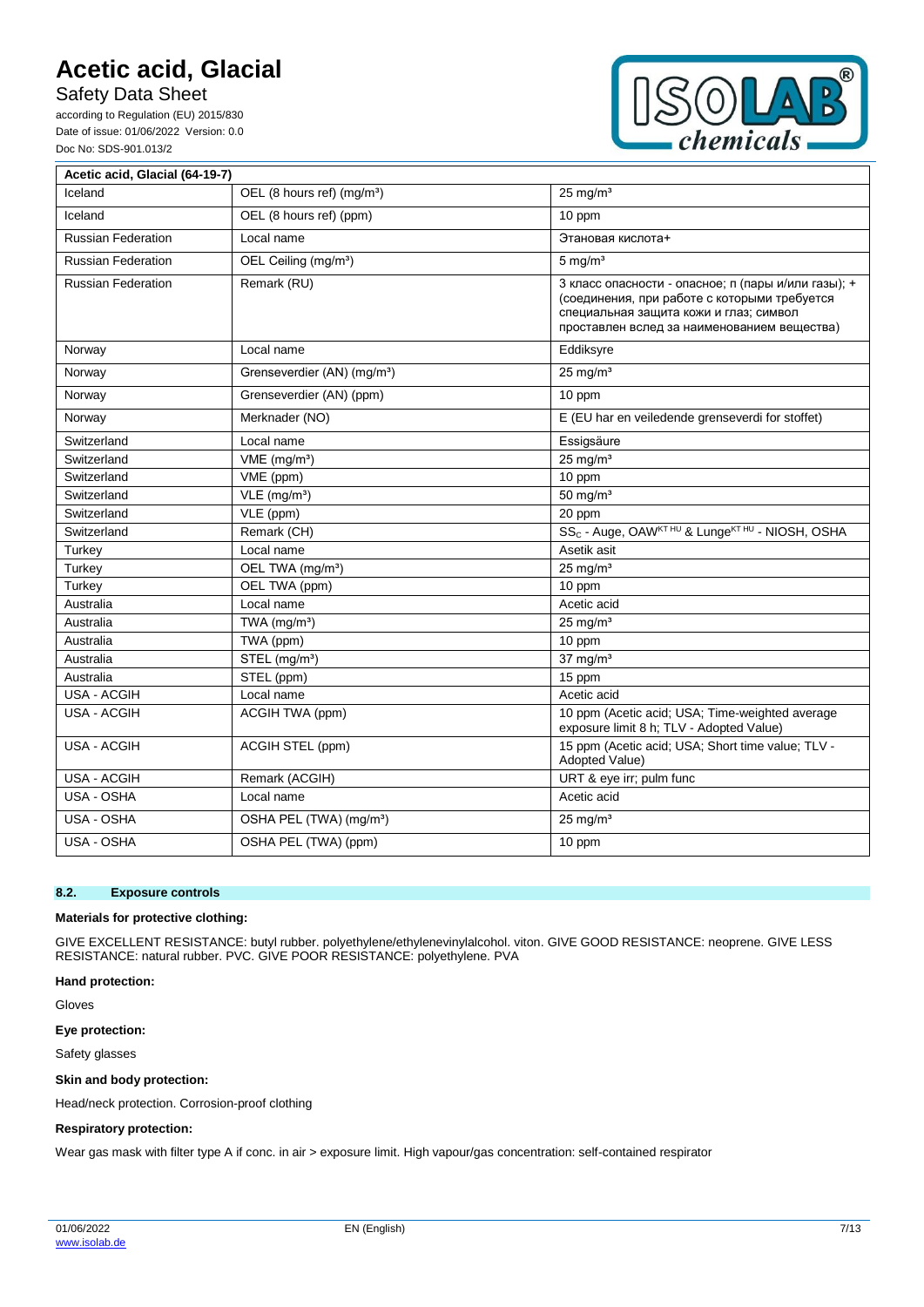Safety Data Sheet according to Regulation (EU) 2015/830

Date of issue: 01/06/2022 Version: 0.0 Doc No: SDS-901.013/2



| <b>SECTION 9: Physical and chemical properties</b>            |                                                                                                                                                                                                                                                   |  |  |  |
|---------------------------------------------------------------|---------------------------------------------------------------------------------------------------------------------------------------------------------------------------------------------------------------------------------------------------|--|--|--|
| 9.1.<br>Information on basic physical and chemical properties |                                                                                                                                                                                                                                                   |  |  |  |
| Physical state                                                | : Liquid                                                                                                                                                                                                                                          |  |  |  |
| Appearance                                                    | Liquid.                                                                                                                                                                                                                                           |  |  |  |
| Molecular mass                                                | 60.05 g/mol                                                                                                                                                                                                                                       |  |  |  |
| Colour                                                        | Colourless.                                                                                                                                                                                                                                       |  |  |  |
| Odour                                                         | Irritating/pungent odour. Vinegar odour.                                                                                                                                                                                                          |  |  |  |
| Odour threshold                                               | $: 1$ ppm<br>$2.5 \text{ mg/m}^3$                                                                                                                                                                                                                 |  |  |  |
| рH                                                            | 2.5 (at 50 g/l 20 °C)                                                                                                                                                                                                                             |  |  |  |
| pH solution                                                   | $:5\%$                                                                                                                                                                                                                                            |  |  |  |
| Relative evaporation rate (butylacetate=1)                    | : 0.97                                                                                                                                                                                                                                            |  |  |  |
| Relative evaporation rate (ether=1)                           | : 11                                                                                                                                                                                                                                              |  |  |  |
| Melting point/ Freezing point                                 | $: 17^{\circ}$ C                                                                                                                                                                                                                                  |  |  |  |
| Boiling point                                                 | 116-118 °C                                                                                                                                                                                                                                        |  |  |  |
| Flash point                                                   | 39 °C                                                                                                                                                                                                                                             |  |  |  |
| Critical temperature                                          | 322 °C<br>÷                                                                                                                                                                                                                                       |  |  |  |
| Auto-ignition temperature                                     | 485 °C                                                                                                                                                                                                                                            |  |  |  |
| Decomposition temperature                                     | No data available                                                                                                                                                                                                                                 |  |  |  |
| Flammability (solid, gas)                                     | No data available                                                                                                                                                                                                                                 |  |  |  |
| Vapour pressure                                               | 15.4 hPa at 20 °C                                                                                                                                                                                                                                 |  |  |  |
| Critical pressure                                             | 45300 hPa                                                                                                                                                                                                                                         |  |  |  |
| Relative vapour density at 20 °C                              | : 2.1                                                                                                                                                                                                                                             |  |  |  |
| <b>Relative density</b>                                       | : 1                                                                                                                                                                                                                                               |  |  |  |
| Relative density of saturated gas/air mixture                 | : 1                                                                                                                                                                                                                                               |  |  |  |
| Density                                                       | : 1.05 g/cm3 at 20 $^{\circ}$ C                                                                                                                                                                                                                   |  |  |  |
| Solubility                                                    | Soluble in water. Soluble in ethanol. Soluble in ether. Soluble in acetone. Soluble in<br>tetrachloromethane. Soluble in glycerol. Soluble in dimethyl sulfoxide.<br>Water: Complete<br>Ethanol: Complete<br>Ether: Complete<br>Acetone: Complete |  |  |  |
| Log Pow                                                       | -0.17 (Experimental value; 25 °C)                                                                                                                                                                                                                 |  |  |  |
| Viscosity, kinematic                                          | 1.17 mm <sup>2</sup> /s at 20 $^{\circ}$ C                                                                                                                                                                                                        |  |  |  |
| Viscosity, dynamic                                            | 0.0012 Pa.s (20 $°C$ )                                                                                                                                                                                                                            |  |  |  |
| Explosive properties                                          | No data available                                                                                                                                                                                                                                 |  |  |  |
| Oxidising properties                                          | No data available                                                                                                                                                                                                                                 |  |  |  |
| <b>Explosive limits</b>                                       | No data available                                                                                                                                                                                                                                 |  |  |  |
| 9.2.<br><b>Other information</b>                              |                                                                                                                                                                                                                                                   |  |  |  |
| Specific conductivity                                         | 600000 pS/m                                                                                                                                                                                                                                       |  |  |  |
| VOC content                                                   | 100 %                                                                                                                                                                                                                                             |  |  |  |
| Other properties                                              | Gas/vapour heavier than air at 20°C. Clear. Hygroscopic. Volatile. Substance has acid reaction.                                                                                                                                                   |  |  |  |

### **SECTION 10: Stability and reactivity**

### **10.1. Reactivity**

On heating: release of corrosive/combustible gases/vapours (acetic acid vapours). Upon combustion: CO and CO2 are formed. Violent to explosive reaction with many compounds e.g.: with (strong) oxidizers: (increased) risk of fire/explosion. Reacts violently with (some) bases. Reacts with (some) metals: release of highly flammable gases/vapours (hydrogen).

### **10.2. Chemical stability**

Hygroscopic.

#### **10.3. Possibility of hazardous reactions**

No additional information available

#### **10.4. Conditions to avoid**

No additional information available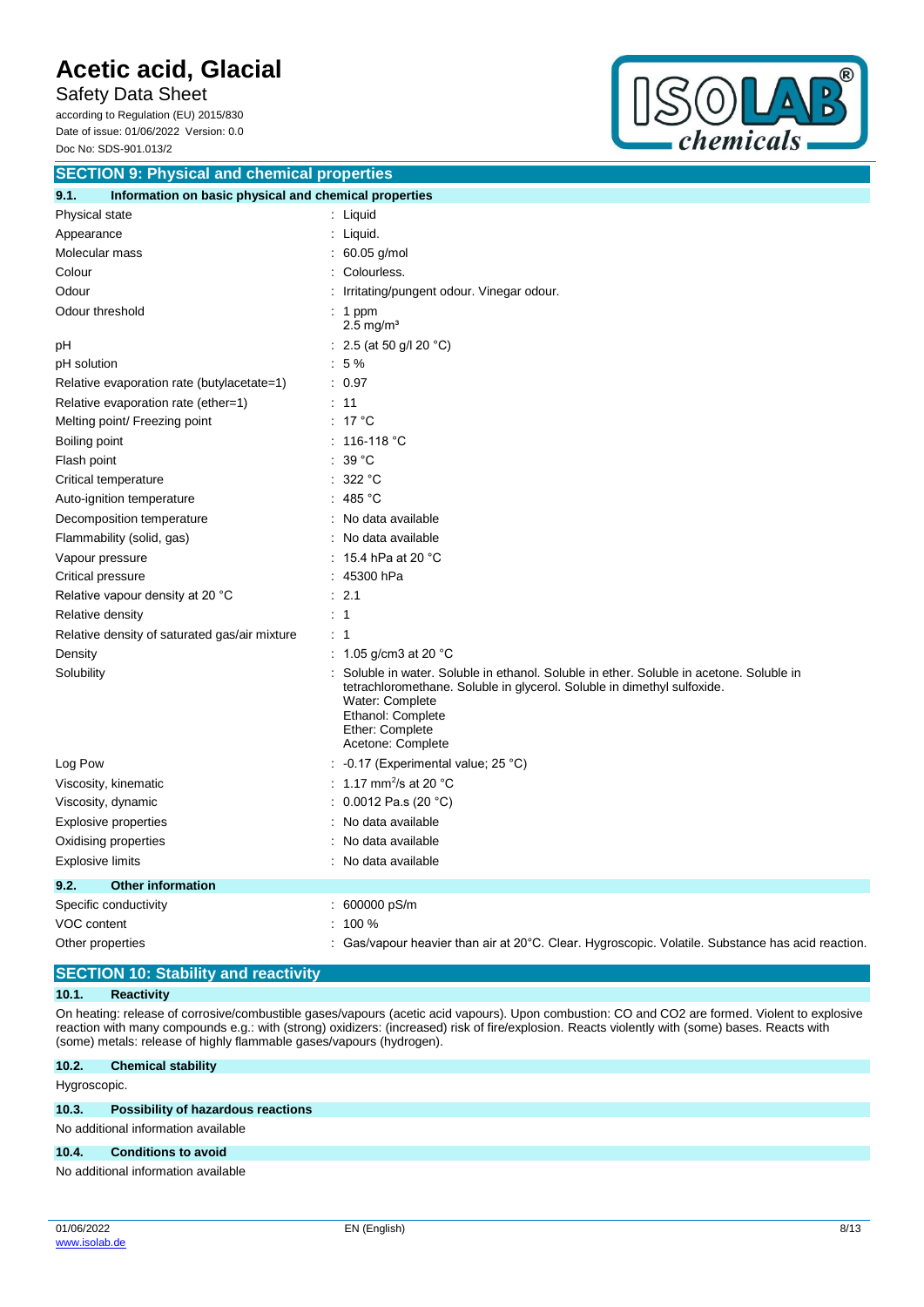### Safety Data Sheet

according to Regulation (EU) 2015/830 Date of issue: 01/06/2022 Version: 0.0 Doc No: SDS-901.013/2

### **10.5. Incompatible materials**

No additional information available

### **10.6. Hazardous decomposition products**

No additional information available

### **SECTION 11: Toxicological information**

**11.1. Information on toxicological effects** Acute toxicity **in the case of the contract of the case of the contract of the contract of the contract of the contract of the contract of the contract of the contract of the contract of the contract of the contract of the** 

| Acetic acid, Glacial (64-19-7)    |                                                           |  |
|-----------------------------------|-----------------------------------------------------------|--|
| LD50 oral rat                     | 3310 mg/kg bodyweight (Rat; Other; Read-across)           |  |
| Skin corrosion/irritation         | Causes severe skin burns and eye damage.<br>pH: 2.4 (6 %) |  |
| Serious eye damage/irritation     | Serious eye damage, category 1, implicit<br>pH: 2.4 (6 %) |  |
| Respiratory or skin sensitisation | : Not classified                                          |  |
| Germ cell mutagenicity            | : Not classified                                          |  |
| Carcinogenicity                   | : Not classified                                          |  |
| Reproductive toxicity             | : Not classified                                          |  |
| STOT-single exposure              | : Not classified                                          |  |
| STOT-repeated exposure            | : Not classified                                          |  |
| Aspiration hazard                 | Not classified<br>÷                                       |  |
| Acetic acid, Glacial (64-19-7)    |                                                           |  |
| Viscosity, kinematic              | 1.17 mm2/s at 20 $^{\circ}$ C                             |  |

| <b>SECTION 12: Ecological information</b> |                                                                                                                                                                                                                      |
|-------------------------------------------|----------------------------------------------------------------------------------------------------------------------------------------------------------------------------------------------------------------------|
| 12.1.<br><b>Toxicity</b>                  |                                                                                                                                                                                                                      |
| Ecology - general                         | Not classified as dangerous for the environment according to the criteria of Regulation (EC) No<br>1272/2008.                                                                                                        |
| Ecology - air                             | : Not classified as dangerous for the ozone layer (Regulation (EC) No 1005/2009). Not included<br>in the list of fluorinated greenhouse gases (Regulation (EC) No 842/2006). TA-Luft Klasse<br>5.2.5/II.             |
| Ecology - water                           | Slightly harmful to fishes (LC50(96h) >100 mg/l). Slightly harmful to invertebrates (Daphnia)<br>(EC50 (48h) > 100 mg/l). Not harmful to algae (EC50 (72h) >1000 mg/l). pH shift. Inhibition of<br>activated sludge. |

| 12.2.<br>Persistence and degradability    |                                                                                   |
|-------------------------------------------|-----------------------------------------------------------------------------------|
| Acetic acid, Glacial (64-19-7)            |                                                                                   |
| Persistence and degradability             | Readily biodegradable in water. Biodegradable in the soil. Highly mobile in soil. |
| Biochemical oxygen demand (BOD)           | $0.6 - 0.74$ g $O2/g$ substance                                                   |
| Chemical oxygen demand (COD)              | 1.03 g $O_2$ /g substance                                                         |
| <b>ThOD</b>                               | 1.07 g $O_2$ /g substance                                                         |
| 12.3.<br><b>Bioaccumulative potential</b> |                                                                                   |

### **Acetic acid, Glacial (64-19-7)**

| ACCIIC dCIU, OIdCIAI (04-19-7) |                                                    |  |
|--------------------------------|----------------------------------------------------|--|
| BCF fish 1                     | 3.16 (BCF: Pisces)                                 |  |
| Log Pow                        | -0.17 (Experimental value; $25^{\circ}$ C)         |  |
| Bioaccumulative potential      | Low potential for bioaccumulation (Log Kow $<$ 4). |  |

### **12.4. Mobility in soil**

| Acetic acid, Glacial (64-19-7) |                                                               |  |
|--------------------------------|---------------------------------------------------------------|--|
| Surface tension                | $0.028$ N/m (20 °C)                                           |  |
| Log Koc                        | log Koc, 0.06; QSAR                                           |  |
| Ecology - soil                 | May be harmful to plant growth, blooming and fruit formation. |  |



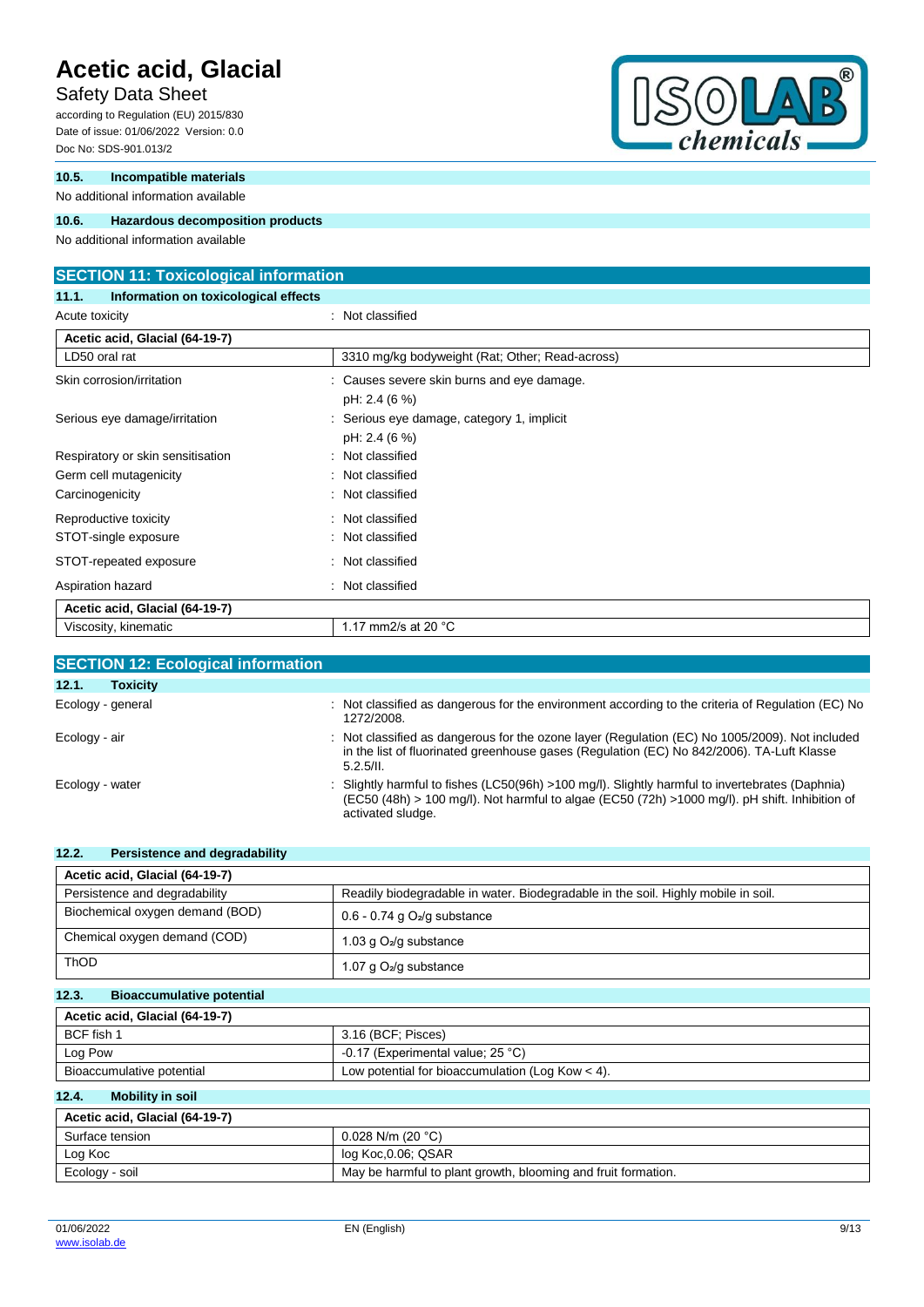### Safety Data Sheet

according to Regulation (EU) 2015/830 Date of issue: 01/06/2022 Version: 0.0 Doc No: SDS-901.013/2



### **12.5. Results of PBT and vPvB assessment**

No additional information available

#### **12.6. Other adverse effects**

#### No additional information available **SECTION 13: Disposal considerations 13.1. Waste treatment methods** Product/Packaging disposal recommendations : Remove waste in accordance with local and/or national regulations. Hazardous waste shall not be mixed together with other waste. Different types of hazardous waste shall not be mixed together if this may entail a risk of pollution or create problems for the further management of the waste. Hazardous waste shall be managed responsibly. All entities that store, transport or handle hazardous waste shall take the necessary measures to prevent risks of pollution or damage to people or animals. Recycle by distillation. Remove for physico-chemical/biological treatment. Remove to an authorized waste incinerator for solvents with energy recovery. Do not discharge into drains or the environment. May be discharged to wastewater treatment installation. Additional information **information** : LWCA (the Netherlands): KGA category 06. Hazardous waste according to Directive 2008/98/EC. European List of Waste (LoW) code : 07 01 04\* - other organic solvents, washing liquids and mother liquors

### **SECTION 14: Transport information**

In accordance with ADR / RID / IMDG / IATA / ADN

| <b>ADR</b>                              | <b>IMDG</b>          | <b>IATA</b>            | <b>ADN</b>           | <b>RID</b>                  |
|-----------------------------------------|----------------------|------------------------|----------------------|-----------------------------|
| 14.1.<br><b>UN number</b>               |                      |                        |                      |                             |
| 2789                                    | 2789                 | 2789                   | 2789                 | 2789                        |
| 14.2.<br><b>UN proper shipping name</b> |                      |                        |                      |                             |
| <b>ACETIC ACID, GLACIAL</b>             | ACETIC ACID, GLACIAL | Acetic acid, glacial   | ACETIC ACID, GLACIAL | <b>ACETIC ACID, GLACIAL</b> |
| <b>Transport document description</b>   |                      |                        |                      |                             |
| UN 2789 ACETIC ACID,                    | UN 2789 ACETIC ACID, | UN 2789 Acetic acid,   | UN 2789 ACETIC ACID. | UN 2789 ACETIC ACID.        |
| GLACIAL, 8 (3), II, (D/E)               | GLACIAL, 8 (3), II   | glacial, 8 (3) (3), II | GLACIAL, 8 (3), II   | GLACIAL, 8 (3), II          |
|                                         |                      |                        |                      |                             |
| 14.3.<br>Transport hazard class(es)     |                      |                        |                      |                             |
| 8(3)                                    | 8(3)                 | 8(3)                   | 8(3)                 | 8(3)                        |
| ै                                       | ፵                    | ै                      | Ø                    | <u>V</u>                    |
| 14.4.<br><b>Packing group</b>           |                      |                        |                      |                             |
| Ш.                                      | Ш                    | Ш                      | Ш                    | $\mathbf{H}$                |
| <b>Environmental hazards</b><br>14.5.   |                      |                        |                      |                             |
| Dangerous for the                       | Dangerous for the    | Dangerous for the      | Dangerous for the    | Dangerous for the           |
| environment : No                        | environment : No     | environment : No       | environment : No     | environment : No            |
|                                         | Marine pollutant: No |                        |                      |                             |
| No supplementary information available  |                      |                        |                      |                             |

### **14.6. Special precautions for user**

| - Overland transport                                         |               |
|--------------------------------------------------------------|---------------|
| Classification code (ADR)                                    | : CF1         |
| Limited quantities (ADR)                                     | : 11          |
| Excepted quantities (ADR)                                    | : E2          |
| Packing instructions (ADR)                                   | : P001, IBC02 |
| Mixed packing provisions (ADR)                               | : MP15        |
| Portable tank and bulk container instructions<br>(ADR)       | : T7          |
| Portable tank and bulk container special<br>provisions (ADR) | $:$ TP2       |
| Tank code (ADR)                                              | $: 14$ BN     |
| Vehicle for tank carriage                                    | : FL          |
| Transport category (ADR)                                     | $\cdot$ 2     |
|                                                              |               |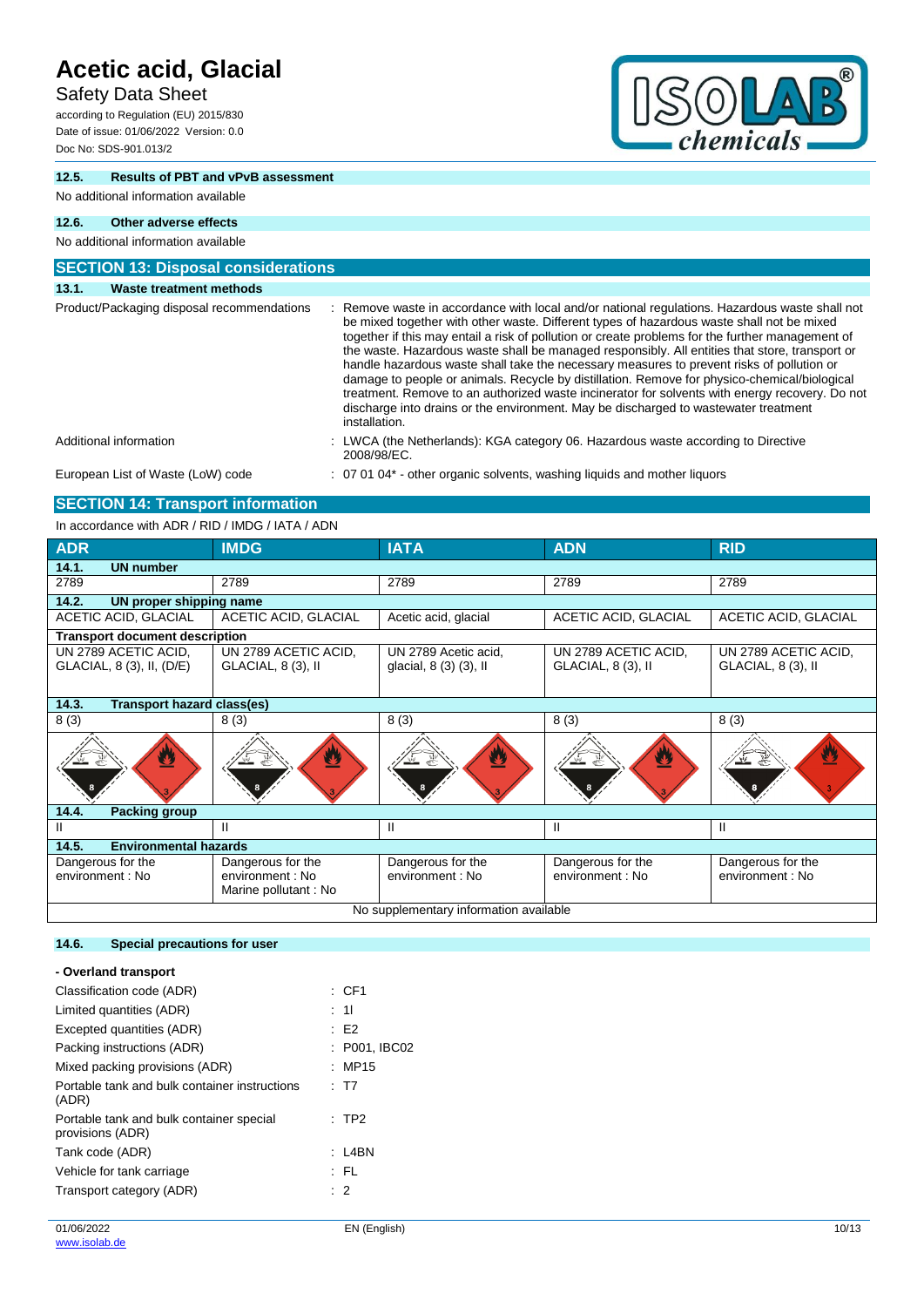### Safety Data Sheet

according to Regulation (EU) 2015/830 Date of issue: 01/06/2022 Version: 0.0 Doc No: SDS-901.013/2

Special provisions for carriage - Operation (ADR) Hazard identification number (Kemler No.) : 83

Orange plates in the state of the state of the state of the state of the state of the state of the state of the state of the state of the state of the state of the state of the state of the state of the state of the state

### **- Transport by sea**

| Transport regulations (IMDG)       | : Subject |
|------------------------------------|-----------|
| Limited quantities (IMDG)          | : 1 L     |
| Excepted quantities (IMDG)         | E2        |
| Packing instructions (IMDG)        | : P001    |
| IBC packing instructions (IMDG)    | : IBCO2   |
| Tank instructions (IMDG)           | : T7      |
| Tank special provisions (IMDG)     | :TP2      |
| EmS-No. (Fire)                     | $\pm$ F-E |
| EmS-No. (Spillage)                 | $: S-C$   |
| Stowage category (IMDG)            | : A       |
| Properties and observations (IMDG) | : Colourk |

### MFAG-No

### **- Air transport**

| Transport regulations (IATA)<br>PCA Excepted quantities (IATA)<br>PCA Limited quantities (IATA)<br>PCA limited quantity max net quantity (IATA)<br>PCA packing instructions (IATA)<br>PCA max net quantity (IATA) |    | Subject to the provisions<br>E <sub>2</sub><br>Y840<br>: 0.5L<br>851<br>1L |
|-------------------------------------------------------------------------------------------------------------------------------------------------------------------------------------------------------------------|----|----------------------------------------------------------------------------|
| CAO packing instructions (IATA)<br>CAO max net quantity (IATA)                                                                                                                                                    |    | 855<br>: 30L                                                               |
| ERG code (IATA)                                                                                                                                                                                                   |    | :8F                                                                        |
| - Inland waterway transport                                                                                                                                                                                       |    |                                                                            |
| Classification code (ADN)                                                                                                                                                                                         |    | :CF1                                                                       |
| Limited quantities (ADN)                                                                                                                                                                                          |    | 1 <sub>L</sub>                                                             |
| Excepted quantities (ADN)                                                                                                                                                                                         |    | E2                                                                         |
| Carriage permitted (ADN)                                                                                                                                                                                          |    | : T                                                                        |
| Equipment required (ADN)                                                                                                                                                                                          |    | $:$ PP, EP, EX, A                                                          |
| Ventilation (ADN)                                                                                                                                                                                                 |    | : VE01                                                                     |
| Number of blue cones/lights (ADN)                                                                                                                                                                                 |    | 1                                                                          |
| - Rail transport                                                                                                                                                                                                  |    |                                                                            |
| Transport regulations (RID)                                                                                                                                                                                       | t. | Subject                                                                    |
| Classification code (RID)                                                                                                                                                                                         |    | CF <sub>1</sub>                                                            |
| Limited quantities (RID)                                                                                                                                                                                          |    | 1L                                                                         |
| Excepted quantities (RID)                                                                                                                                                                                         |    | E2                                                                         |
| Packing instructions (RID)                                                                                                                                                                                        |    | : P001, IBC02                                                              |
| Mixed packing provisions (RID)                                                                                                                                                                                    |    | MP15                                                                       |
| Portable tank and bulk container instructions<br>(RID)                                                                                                                                                            |    | T7                                                                         |
| Portable tank and bulk container special<br>provisions (RID)                                                                                                                                                      |    | TP <sub>2</sub>                                                            |
| Tank codes for RID tanks (RID)                                                                                                                                                                                    |    | L4BN                                                                       |
| Transport category (RID)                                                                                                                                                                                          |    | $\therefore$ 2                                                             |



|                                    | 2789                                                                                                                                                                                                                                                                                                             |
|------------------------------------|------------------------------------------------------------------------------------------------------------------------------------------------------------------------------------------------------------------------------------------------------------------------------------------------------------------|
| Tunnel restriction code (ADR)      | : D/E                                                                                                                                                                                                                                                                                                            |
| - Transport by sea                 |                                                                                                                                                                                                                                                                                                                  |
| Transport regulations (IMDG)       | : Subject                                                                                                                                                                                                                                                                                                        |
| Limited quantities (IMDG)          | : 1 L                                                                                                                                                                                                                                                                                                            |
| Excepted quantities (IMDG)         | $\cdot$ E2                                                                                                                                                                                                                                                                                                       |
| Packing instructions (IMDG)        | : P <sub>001</sub>                                                                                                                                                                                                                                                                                               |
| IBC packing instructions (IMDG)    | : IBCO2                                                                                                                                                                                                                                                                                                          |
| Tank instructions (IMDG)           | $\therefore$ T7                                                                                                                                                                                                                                                                                                  |
| Tank special provisions (IMDG)     | $:$ TP2                                                                                                                                                                                                                                                                                                          |
| EmS-No. (Fire)                     | $F-E$                                                                                                                                                                                                                                                                                                            |
| EmS-No. (Spillage)                 | $: S-C$                                                                                                                                                                                                                                                                                                          |
| Stowage category (IMDG)            | : A                                                                                                                                                                                                                                                                                                              |
| Properties and observations (IMDG) | : Colourless flammable liquid with a pungent odour. When pure, crystallizes below $16^{\circ}$ C.<br>Flashpoint: 40°C c.c. (pure product) 60°C c.c. (80% solution) Explosive limits: 4% to 17%<br>Miscible with water. Corrosive to lead and most other metals. Corrosive to skin, eyes and<br>mucous membranes. |
| MFAG-No                            | : 132                                                                                                                                                                                                                                                                                                            |
| - Air transport                    |                                                                                                                                                                                                                                                                                                                  |
| Transport regulations (IATA)       | : Subject to the provisions                                                                                                                                                                                                                                                                                      |
|                                    |                                                                                                                                                                                                                                                                                                                  |

|    | : Y840 |  |
|----|--------|--|
| ÷. | 0.5L   |  |
|    | : 851  |  |

: S2

83

| . ဝ၁၊   |  |  |
|---------|--|--|
| : 1L    |  |  |
| $-$ 255 |  |  |

| - mianu waterway transport         |                   |
|------------------------------------|-------------------|
| Classification code (ADN)          | $\therefore$ CF1  |
| Limited quantities (ADN)           | : 1L              |
| Excepted quantities (ADN)          | E2                |
| Carriage permitted (ADN)           | ÷Т                |
| Equipment required (ADN)           | $:$ PP, EP, EX, A |
| Ventilation (ADN)                  | : VE01            |
| Number of blue conec/lights (ADNI) | - 1               |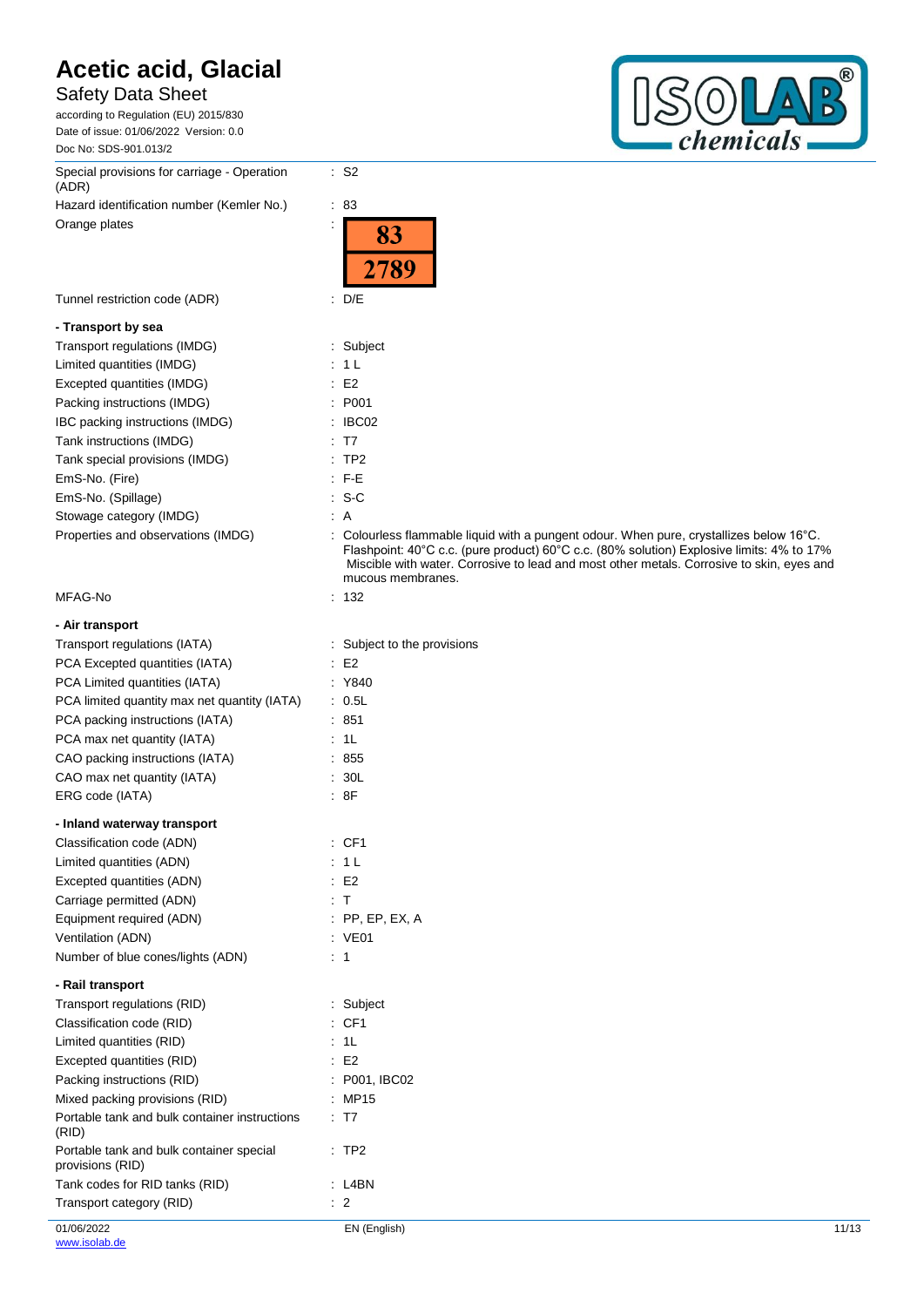### Safety Data Sheet

| <b>Acetic acid, Glacial</b><br><b>Safety Data Sheet</b><br>according to Regulation (EU) 2015/830<br>Date of issue: 01/06/2022 Version: 0.0<br>Doc No: SDS-901.013/2 |                                                                                                                                         | ®<br>chemicals                                                                               |
|---------------------------------------------------------------------------------------------------------------------------------------------------------------------|-----------------------------------------------------------------------------------------------------------------------------------------|----------------------------------------------------------------------------------------------|
| Colis express (express parcels) (RID)<br>Hazard identification number (RID)                                                                                         | $\therefore$ CE6<br>: 83                                                                                                                |                                                                                              |
| 14.7.<br>Transport in bulk according to Annex II of Marpol and the IBC Code                                                                                         |                                                                                                                                         |                                                                                              |
| Not applicable                                                                                                                                                      |                                                                                                                                         |                                                                                              |
| <b>SECTION 15: Regulatory information</b>                                                                                                                           |                                                                                                                                         |                                                                                              |
| 15.1.                                                                                                                                                               | Safety, health and environmental regulations/legislation specific for the substance or mixture                                          |                                                                                              |
| 15.1.1.<br><b>EU-Regulations</b>                                                                                                                                    |                                                                                                                                         |                                                                                              |
| No REACH Annex XVII restrictions<br>Acetic acid, Glacial is not on the REACH Candidate List<br>Acetic acid, Glacial is not on the REACH Annex XIV List              |                                                                                                                                         |                                                                                              |
| VOC content                                                                                                                                                         | $: 100 \%$                                                                                                                              |                                                                                              |
| <b>National regulations</b><br>15.1.2.                                                                                                                              |                                                                                                                                         |                                                                                              |
| Germany                                                                                                                                                             |                                                                                                                                         |                                                                                              |
| VwVwS Annex reference                                                                                                                                               | 1 or 2; ID No. 93)                                                                                                                      | Water hazard class (WGK) 1, low hazard to waters (Classification according to VwVwS, Annex   |
| WGK remark                                                                                                                                                          | Classification water polluting in compliance with Verwaltungsvorschrift wassergefährdender<br>Stoffe (VwVwS) of 27 July 2005 (Anhang 2) |                                                                                              |
| 12th Ordinance Implementing the Federal<br>Immission Control Act - 12. BlmSchV                                                                                      | Is not subject of the 12. BImSchV (Hazardous Incident Ordinance)                                                                        |                                                                                              |
| <b>Netherlands</b>                                                                                                                                                  |                                                                                                                                         |                                                                                              |
| SZW-lijst van kankerverwekkende stoffen                                                                                                                             | The substance is not listed                                                                                                             |                                                                                              |
| SZW-lijst van mutagene stoffen                                                                                                                                      | The substance is not listed                                                                                                             |                                                                                              |
| NIET-limitatieve lijst van voor de voortplanting<br>giftige stoffen - Borstvoeding                                                                                  | The substance is not listed                                                                                                             |                                                                                              |
| NIET-limitatieve lijst van voor de voortplanting<br>giftige stoffen - Vruchtbaarheid                                                                                | : The substance is not listed                                                                                                           |                                                                                              |
| NIET-limitatieve lijst van voor de voortplanting<br>giftige stoffen – Ontwikkeling                                                                                  | : The substance is not listed                                                                                                           |                                                                                              |
| <b>Denmark</b>                                                                                                                                                      |                                                                                                                                         |                                                                                              |
| Class for fire hazard                                                                                                                                               | Class II-1                                                                                                                              |                                                                                              |
| Store unit                                                                                                                                                          | 5 liter                                                                                                                                 |                                                                                              |
| <b>Classification remarks</b>                                                                                                                                       | : R10 <h226;h314>; Emergency management guidelines for the storage of flammable liquids<br/>must be followed</h226;h314>                |                                                                                              |
| Recommendations Danish Regulation                                                                                                                                   | : Young people below the age of 18 years are not allowed to use the product<br>product                                                  | Pregnant/breastfeeding women working with the product must not be in direct contact with the |

### **15.2. Chemical safety assessment**

No additional information available

### **SECTION 16: Other information**

| Abbreviations and acronyms: |                                                                                                   |
|-----------------------------|---------------------------------------------------------------------------------------------------|
| <b>ADN</b>                  | European Agreement concerning the International Carriage of Dangerous Goods by Inland Waterways   |
| <b>ADR</b>                  | European Agreement concerning the International Carriage of Dangerous Goods by Road               |
| <b>ATE</b>                  | <b>Acute Toxicity Estimate</b>                                                                    |
| <b>BCF</b>                  | <b>Bioconcentration factor</b>                                                                    |
| <b>CLP</b>                  | Classification Labelling Packaging Regulation; Regulation (EC) No 1272/2008                       |
| <b>EC50</b>                 | Median effective concentration                                                                    |
| <b>IATA</b>                 | International Air Transport Association                                                           |
| <b>IMDG</b>                 | International Maritime Dangerous Goods                                                            |
| <b>LC50</b>                 | Median lethal concentration                                                                       |
| LD50                        | Median lethal dose                                                                                |
| <b>REACH</b>                | Registration, Evaluation, Authorisation and Restriction of Chemicals Regulation (EC) No 1907/2006 |